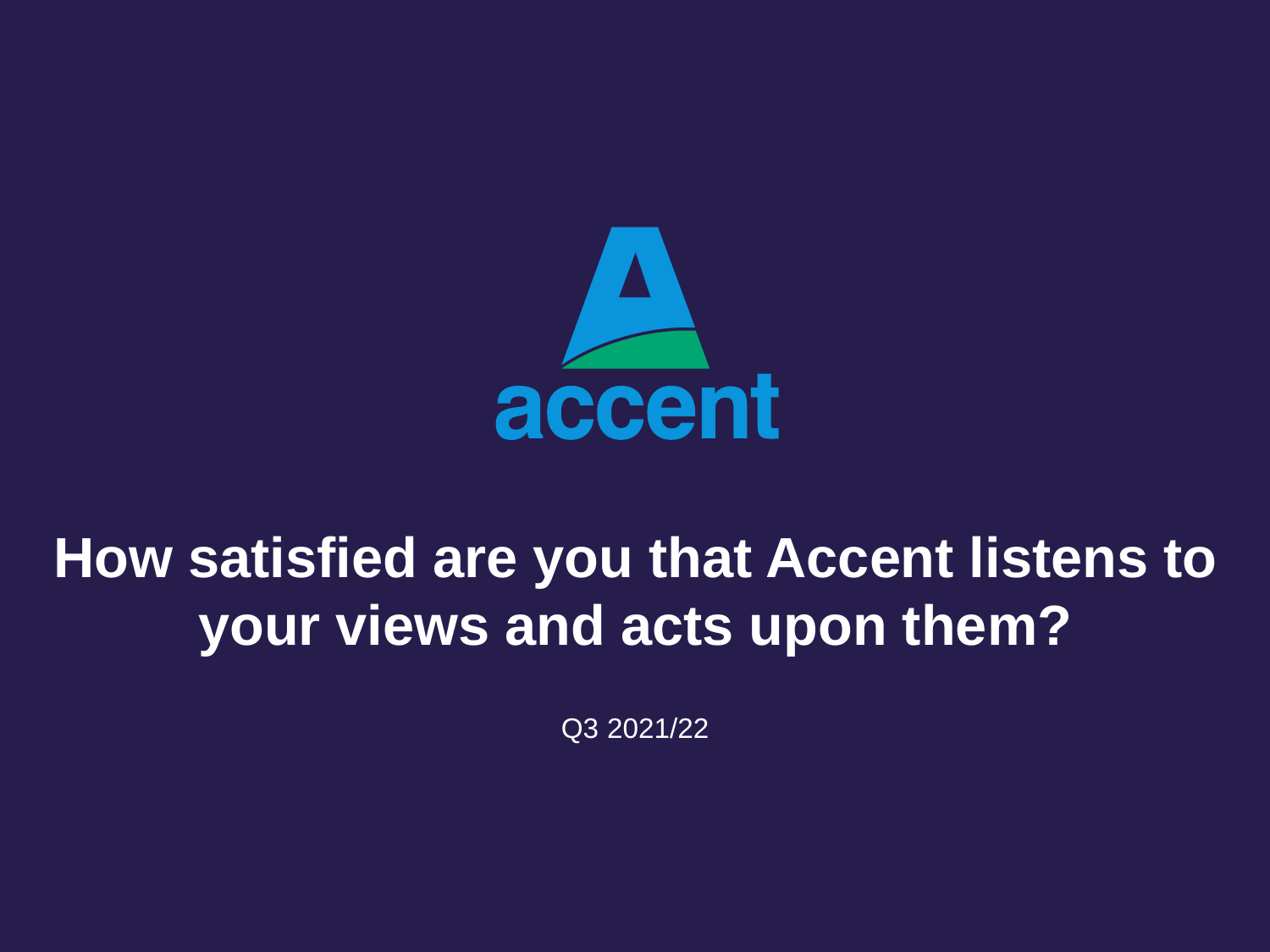



If you need any of our information provided in another format (for example; Microsoft Word or an audio file) please contact [us.](mailto:customerservice@accentgroup.org)

### **Rationale:**

We routinely ask customers 'how satisfied are you that Accent listens to your views and acts upon them?' because:

- Ensuring customers are meaningfully involved in decision-making at a local and at a strategic level is one of our corporate strategy objectives.
- We are tracking the success of the measures we are taking to improve the way we engage with and consult with customers.
- Our regulators use this measure of satisfaction to check that Accent is operating in a fair and responsible manner.

#### **Sample size:**

This quarterly poll is aimed at a representative sample of approximately 2,000 customers, who are divided evenly across all of the regions in which Accent operates. We monitor survey invitations and responses to make sure that customers are asked this question no more than once in any twelve month period. Two attempts to contact were made by email. In Q2 the survey yielded 506/1941 (26.1%) responses. The margin of error is  $\pm$ 4.4%.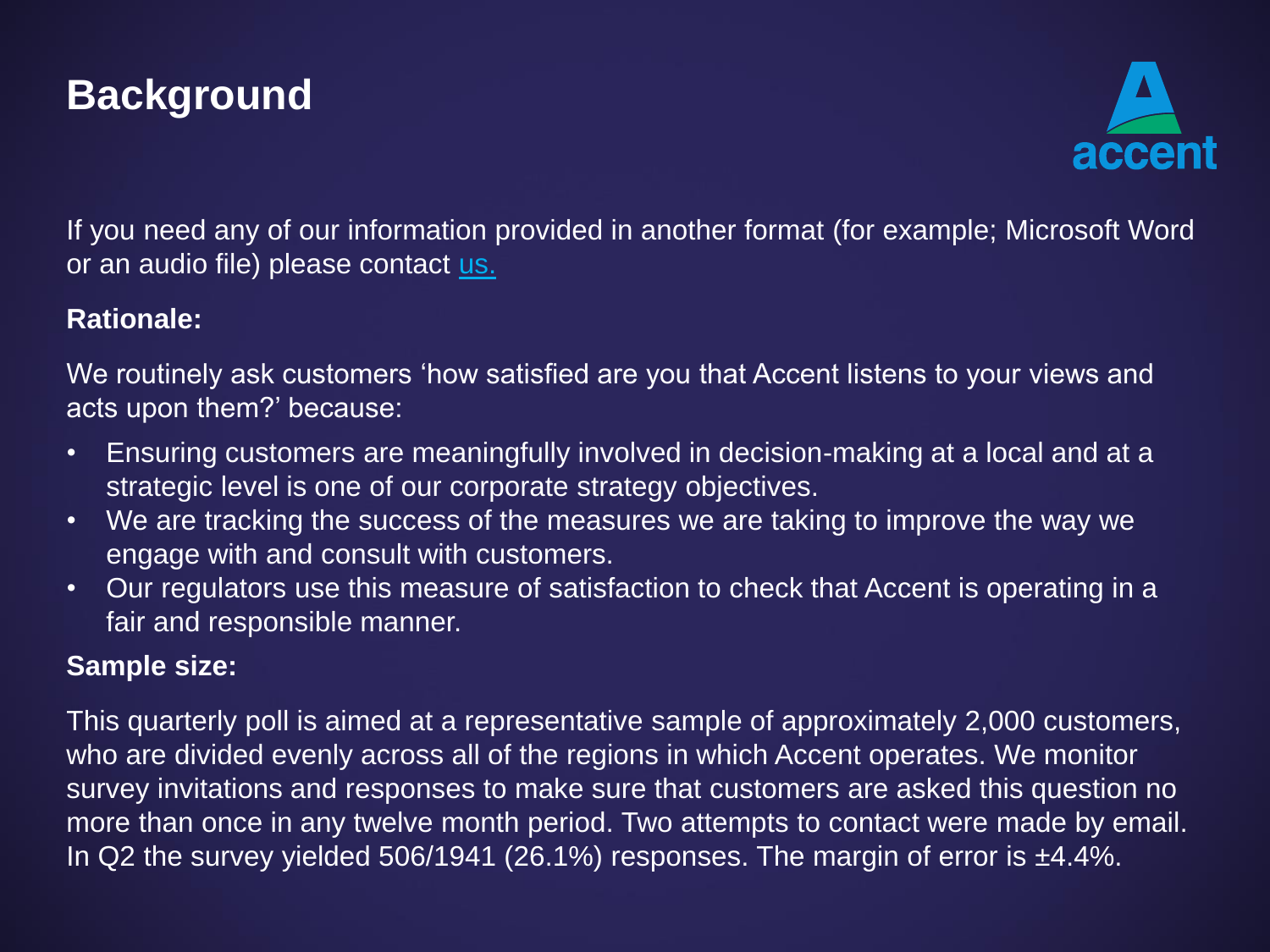### **Response Rate**



| 100.0%   |            |            |            |
|----------|------------|------------|------------|
| 90.0%    |            |            |            |
| 80.0%    |            |            |            |
| 70.0%    |            |            |            |
| 60.0%    |            |            |            |
| 50.0%    |            |            |            |
| 40.0%    |            |            |            |
| 30.0%    | 22.0%      | 25.0%      | 26.1%      |
| 20.0%    |            |            |            |
| $10.0\%$ |            |            |            |
| $0.0\%$  | 2021-22 Q1 | 2021-22 Q2 | 2021-22 Q3 |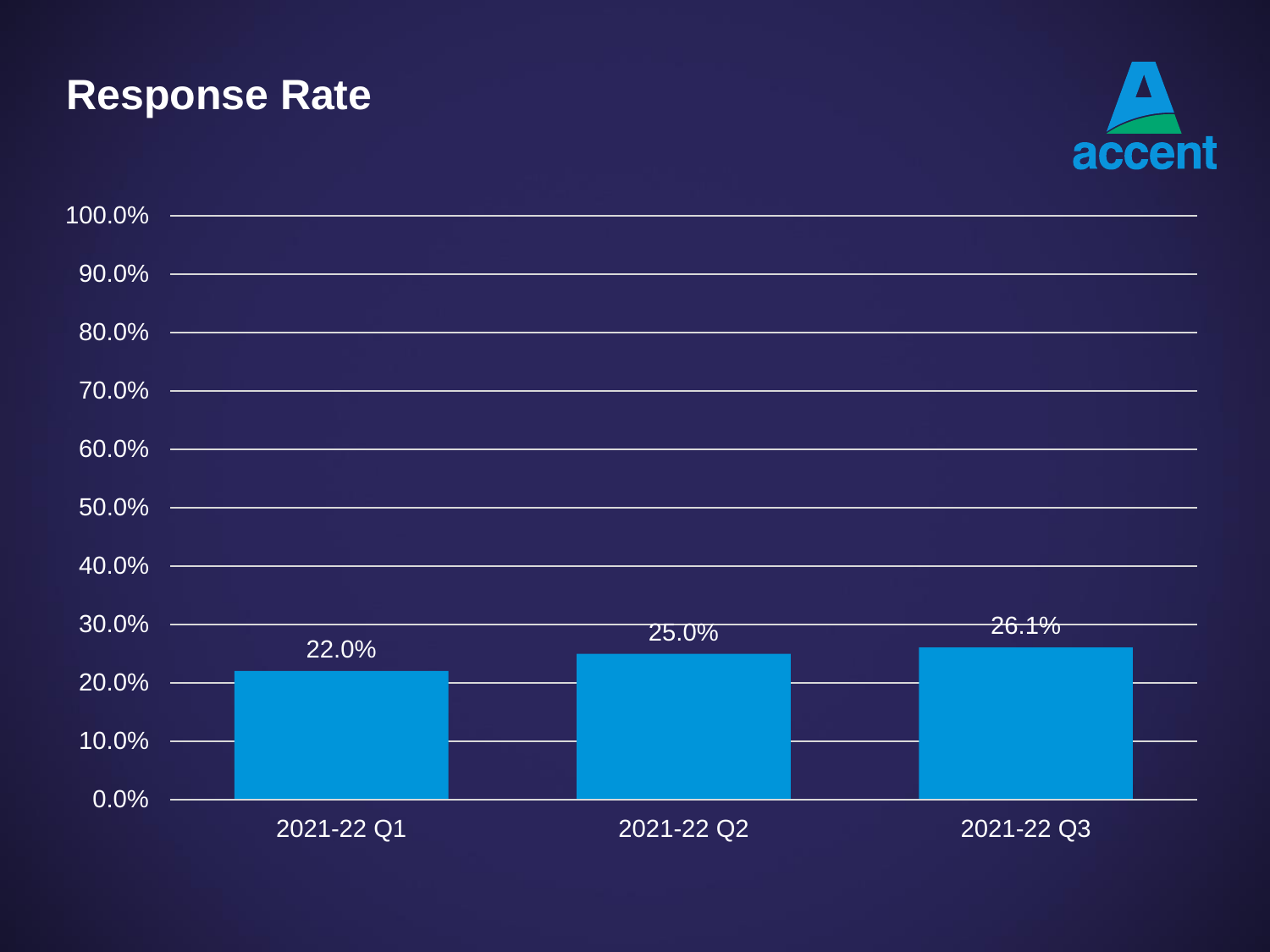

|                                    | 2020/21 | 2021/22<br>Q1 | 2021/22<br>Q2 | 2021/22<br>Q3 |
|------------------------------------|---------|---------------|---------------|---------------|
| <b>Very satisfied</b>              | 19.5%   | 29.9%         | 29.3%         | 34.5%         |
| <b>Fairly satisfied</b>            | 31.4%   | 24.6%         | 23.7%         | 24.8%         |
| <b>Total satisfied</b>             | 50.9%   | 54.5%         | 52.9%         | 59.2%         |
| Neither satisfied nor dissatisfied | 27.1%   | 19.3%         | 17.4%         | 13.9%         |
| <b>Fairly dissatisfied</b>         | 11.6%   | 11.4%         | 11.4%         | 11.3%         |
| <b>Very dissatisfied</b>           | 10.4%   | 14.8%         | 18.3%         | 15.6%         |
| <b>Total dissatisfied</b>          | 22.0%   | 26.2%         | 29.7%         | 26.9%         |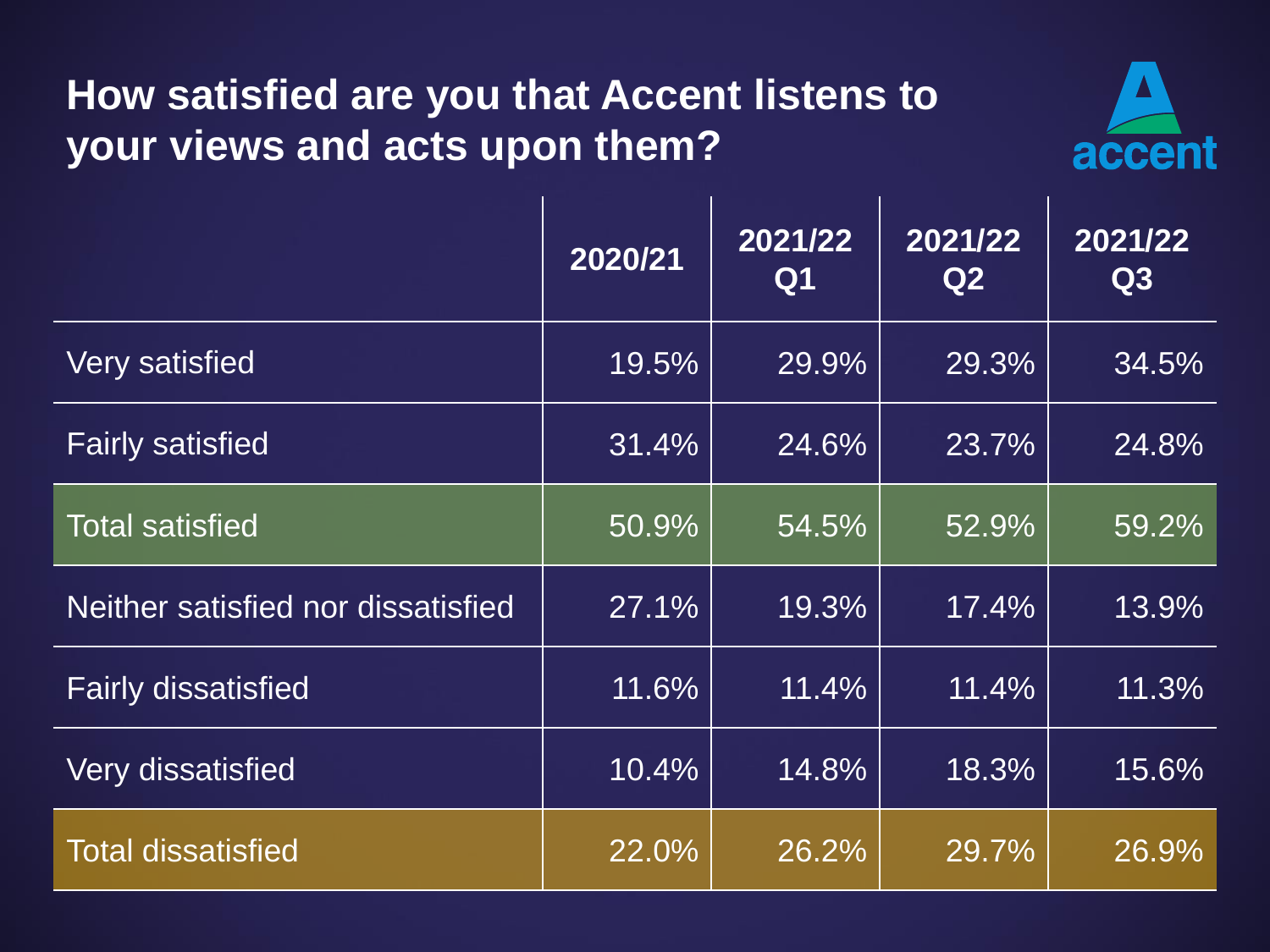

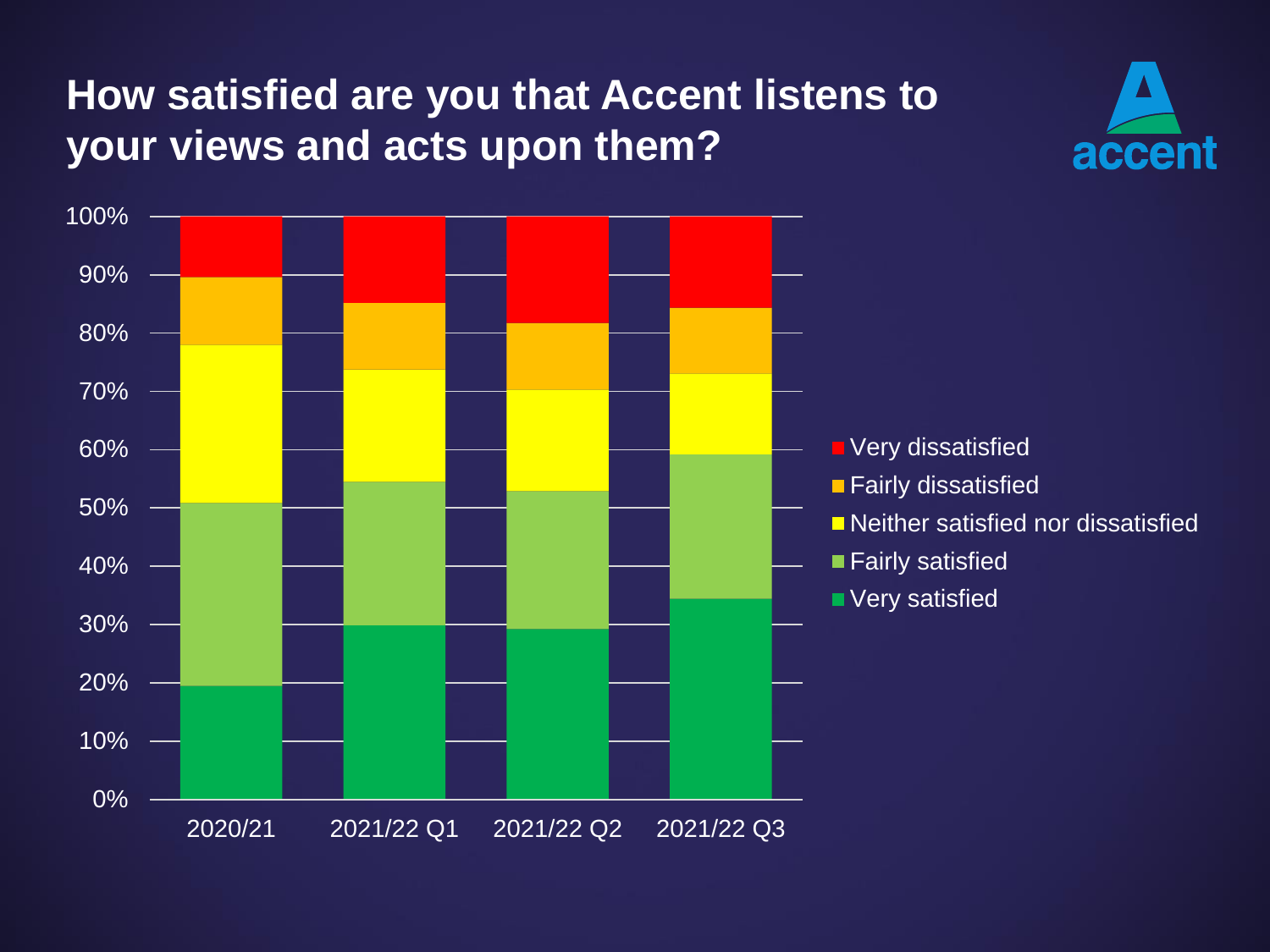

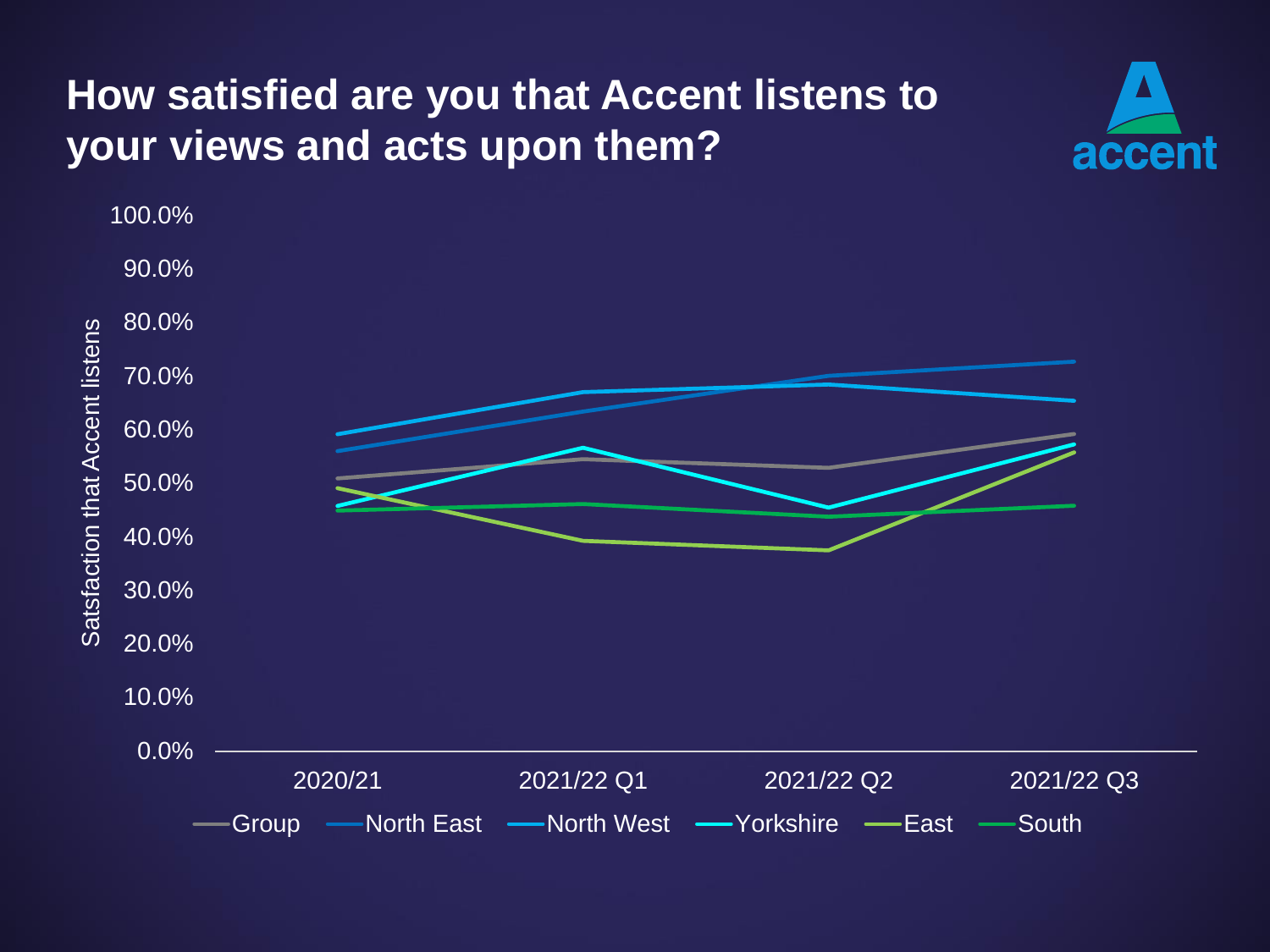

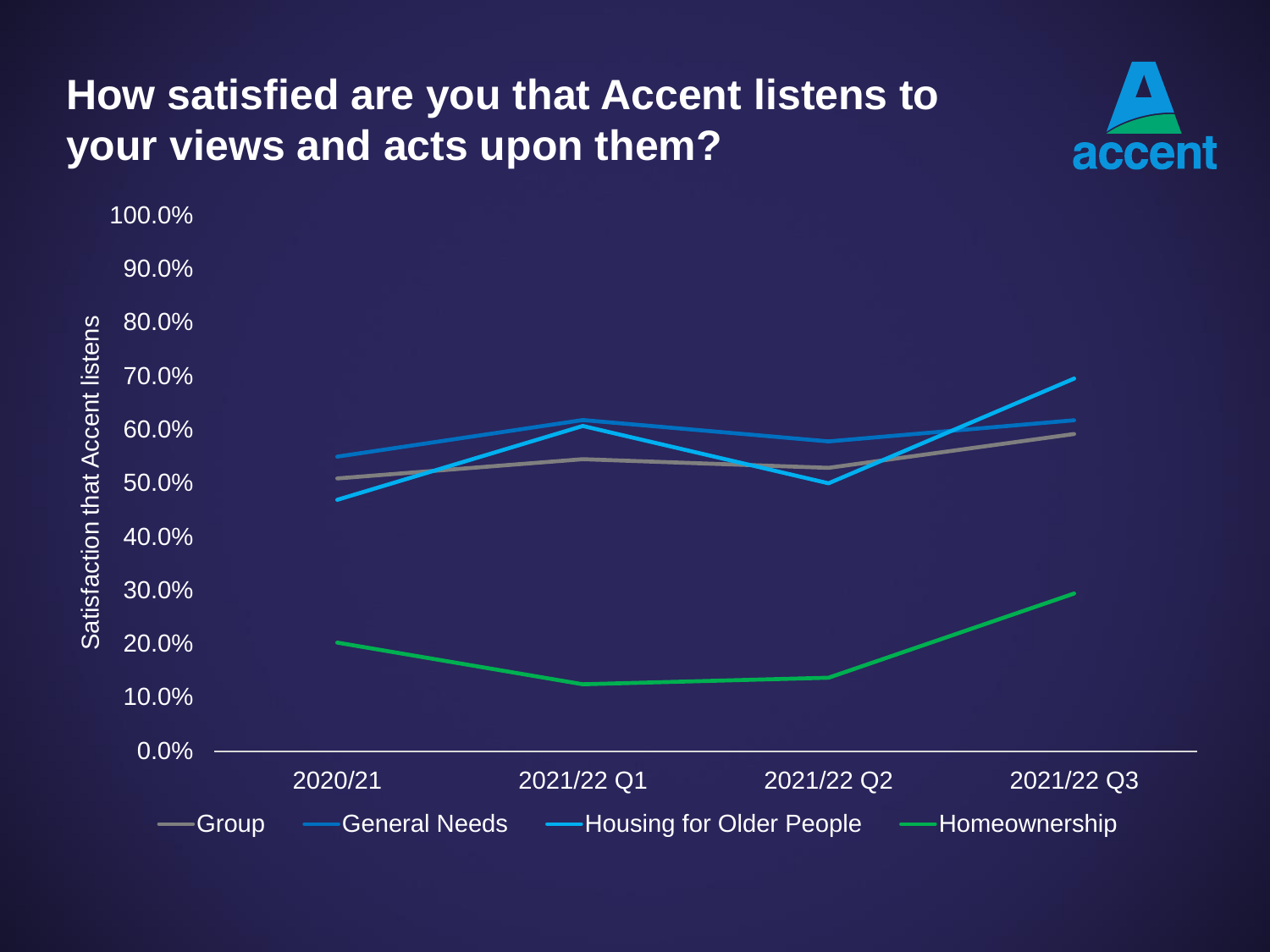### **Breakdown by region**







**North East**



**East**



**North West**



**South**

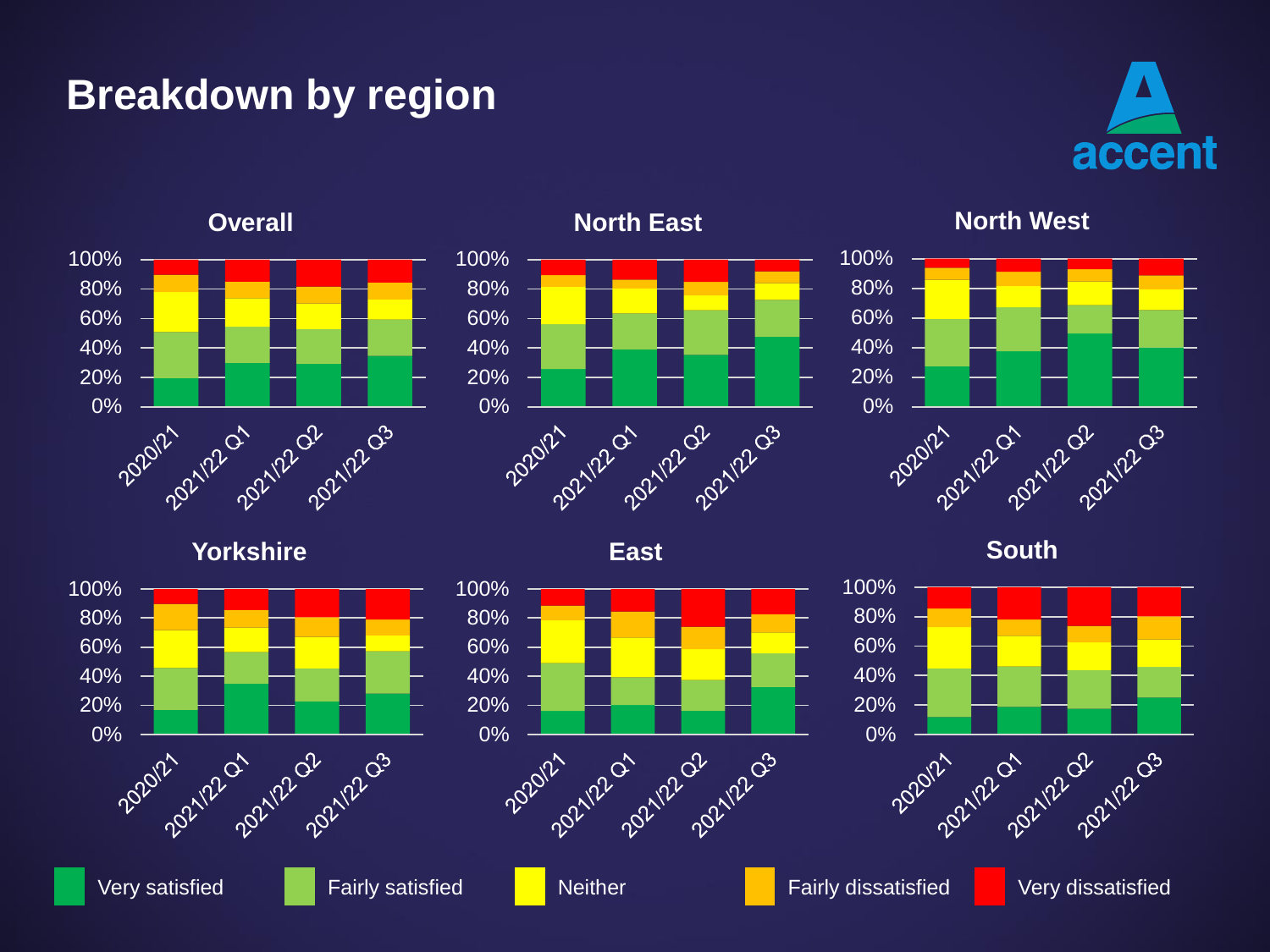## **Breakdown by region**



| <b>Overall</b>            | #    | $\frac{9}{6}$ | <b>North East</b>          | #              | $\frac{9}{6}$ | <b>North West</b>         | #   | $\frac{0}{6}$ |
|---------------------------|------|---------------|----------------------------|----------------|---------------|---------------------------|-----|---------------|
| Very satisfied            | 174  | 34.5%         | Very satisfied             | 42             | 47.7%         | Very satisfied            | 43  | 40.2%         |
| <b>Fairly satisfied</b>   | 125  | 24.8%         | <b>Fairly satisfied</b>    | 22             | 25.0%         | <b>Fairly satisfied</b>   | 27  | 25.2%         |
| <b>Total satisfied</b>    | 299  | 59.2%         | <b>Total satisfied</b>     | 64             | 72.7%         | <b>Total satisfied</b>    | 70  | 65.4%         |
| <b>Neither</b>            | 70   | 13.9%         | <b>Neither</b>             | 10             | 11.4%         | <b>Neither</b>            | 15  | 14.0%         |
| Fairly dissatisfied       | 57   | 11.3%         | <b>Fairly dissatisfied</b> | $\overline{7}$ | 8.0%          | Fairly dissatisfied       | 10  | 9.3%          |
| Very dissatisfied         | 79   | 15.6%         | Very dissatisfied          | $\overline{7}$ | 8.0%          | Very dissatisfied         | 12  | 11.2%         |
| <b>Total dissatisfied</b> | 136  | 26.9%         | <b>Total dissatisfied</b>  | 14             | 15.9%         | <b>Total dissatisfied</b> | 22  | 20.6%         |
| <b>Total</b>              | 505  |               | <b>Total</b>               | 88             |               | <b>Total</b>              | 107 |               |
|                           |      |               |                            |                |               |                           |     |               |
| <b>Yorkshire</b>          | $\#$ | $\frac{0}{0}$ | <b>East</b>                | $\#$           | $\frac{0}{0}$ | <b>South</b>              | #   | $\frac{0}{0}$ |
| Very satisfied            | 31   | 28.2%         | Very satisfied             | 34             | 32.7%         | Very satisfied            | 24  | 25.0%         |
| <b>Fairly satisfied</b>   | 32   | 29.1%         | <b>Fairly satisfied</b>    | 24             | 23.1%         | <b>Fairly satisfied</b>   | 20  | 20.8%         |
| <b>Total satisfied</b>    | 63   | 57.3%         | <b>Total satisfied</b>     | 58             | 55.8%         | <b>Total satisfied</b>    | 44  | 45.8%         |
| <b>Neither</b>            | 12   | 10.9%         | <b>Neither</b>             | 15             | 14.4%         | <b>Neither</b>            | 18  | 18.8%         |
| Fairly dissatisfied       | 12   | 10.9%         | Fairly dissatisfied        | 13             | 12.5%         | Fairly dissatisfied       | 15  | 15.6%         |
| Very dissatisfied         | 23   | 20.9%         | Very dissatisfied          | 18             | 17.3%         | Very dissatisfied         | 19  | 19.8%         |
| <b>Total dissatisfied</b> | 35   | 31.8%         | <b>Total dissatisfied</b>  | 31             | 29.8%         | <b>Total dissatisfied</b> | 34  | 35.4%         |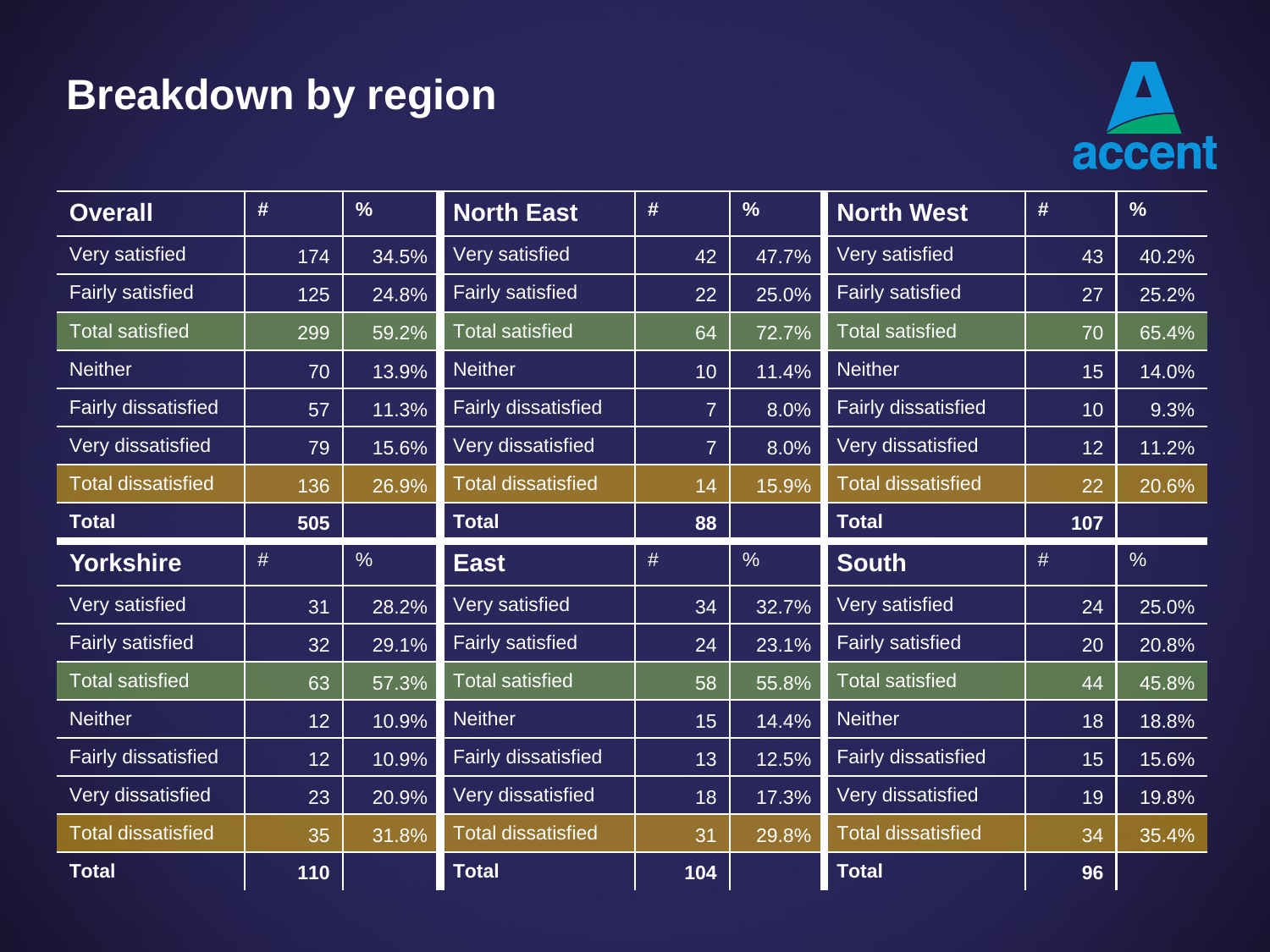### **Breakdown by region (excluding homeownership)**





#### **North East**



#### **East**



**North West**



**South**





40% 60% 80% 100%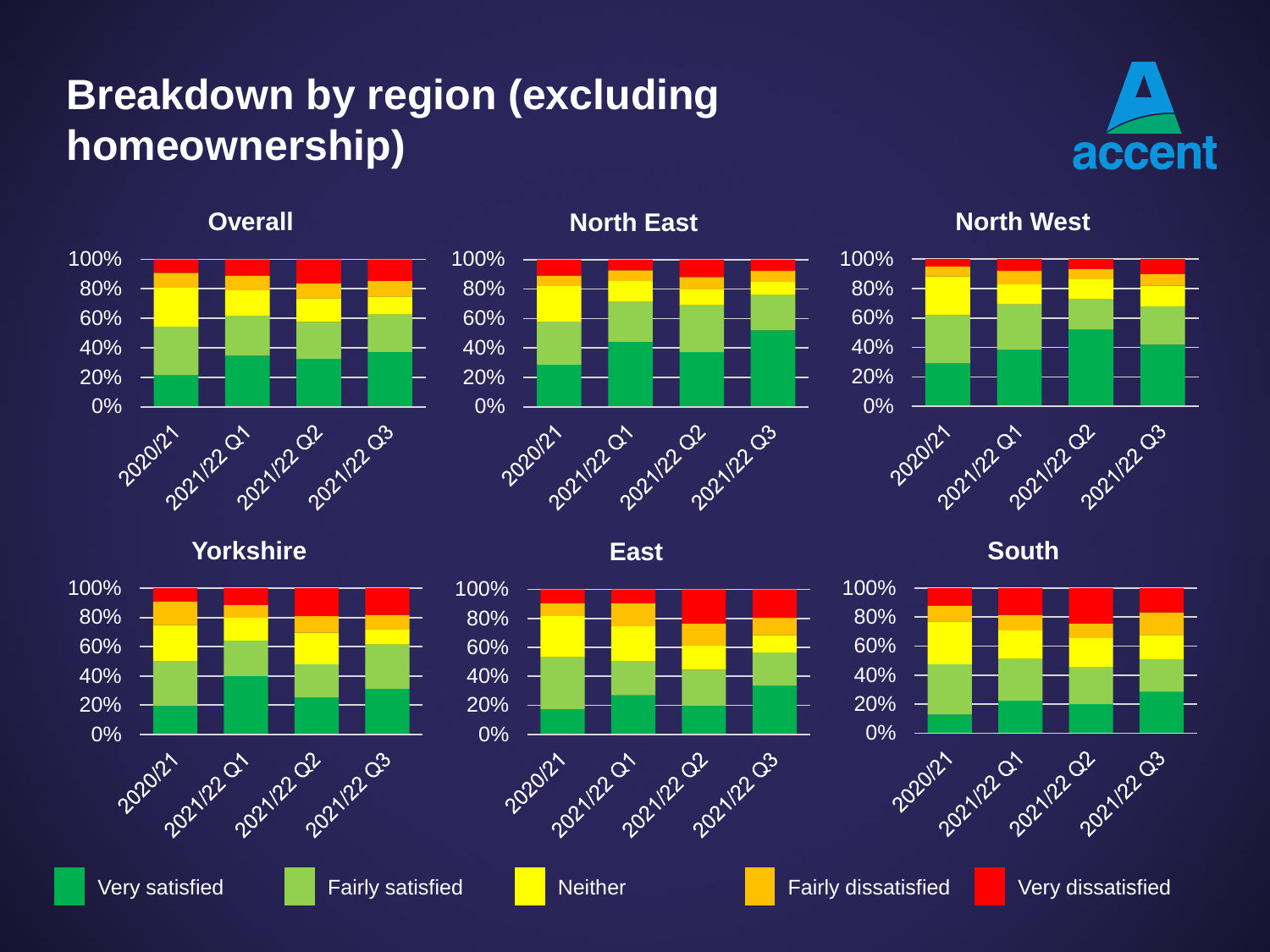### **Breakdown by region (excluding homeownership)**



| <b>Overall</b>            | #    | $\frac{9}{6}$ | <b>North East</b>          | #              | $\frac{9}{6}$ | <b>North West</b>          | #    | $\frac{9}{6}$ |
|---------------------------|------|---------------|----------------------------|----------------|---------------|----------------------------|------|---------------|
| Very satisfied            | 169  | 37.2%         | Very satisfied             | 41             | 51.9%         | Very satisfied             | 42   | 42.0%         |
| <b>Fairly satisfied</b>   | 115  | 25.3%         | <b>Fairly satisfied</b>    | 19             | 24.1%         | <b>Fairly satisfied</b>    | 26   | 26.0%         |
| <b>Total satisfied</b>    | 284  | 62.6%         | <b>Total satisfied</b>     | 60             | 75.9%         | <b>Total satisfied</b>     | 68   | 68.0%         |
| <b>Neither</b>            | 56   | 12.3%         | <b>Neither</b>             | $\overline{7}$ | 8.9%          | <b>Neither</b>             | 14   | 14.0%         |
| Fairly dissatisfied       | 48   | 10.6%         | Fairly dissatisfied        | $6\phantom{.}$ | 7.6%          | <b>Fairly dissatisfied</b> | 8    | 8.0%          |
| Very dissatisfied         | 66   | 14.5%         | Very dissatisfied          | $6\phantom{1}$ | 7.6%          | Very dissatisfied          | 10   | 10.0%         |
| <b>Total dissatisfied</b> | 114  | 25.1%         | <b>Total dissatisfied</b>  | 12             | 15.2%         | <b>Total dissatisfied</b>  | 18   | 18.0%         |
| <b>Total</b>              | 454  |               | <b>Total</b>               | 79             |               | <b>Total</b>               | 100  |               |
|                           |      |               |                            |                |               |                            |      |               |
| <b>Yorkshire</b>          | $\#$ | $\frac{0}{0}$ | <b>East</b>                | $\#$           | %             | <b>South</b>               | $\#$ | $\frac{0}{0}$ |
| Very satisfied            | 31   | 31.3%         | Very satisfied             | 31             | 33.7%         | Very satisfied             | 24   | 28.6%         |
| <b>Fairly satisfied</b>   | 30   | 30.3%         | <b>Fairly satisfied</b>    | 21             | 22.8%         | <b>Fairly satisfied</b>    | 19   | 22.6%         |
| <b>Total satisfied</b>    | 61   | 61.6%         | <b>Total satisfied</b>     | 52             | 56.5%         | <b>Total satisfied</b>     | 43   | 51.2%         |
| <b>Neither</b>            | 10   | 10.1%         | <b>Neither</b>             | 11             | 12.0%         | <b>Neither</b>             | 14   | 16.7%         |
| Fairly dissatisfied       | 10   | 10.1%         | <b>Fairly dissatisfied</b> | 11             | 12.0%         | Fairly dissatisfied        | 13   | 15.5%         |
| Very dissatisfied         | 18   | 18.2%         | Very dissatisfied          | 18             | 19.6%         | Very dissatisfied          | 14   | 16.7%         |
| <b>Total dissatisfied</b> | 28   | 28.3%         | <b>Total dissatisfied</b>  | 29             | 31.5%         | <b>Total dissatisfied</b>  | 27   | 32.1%         |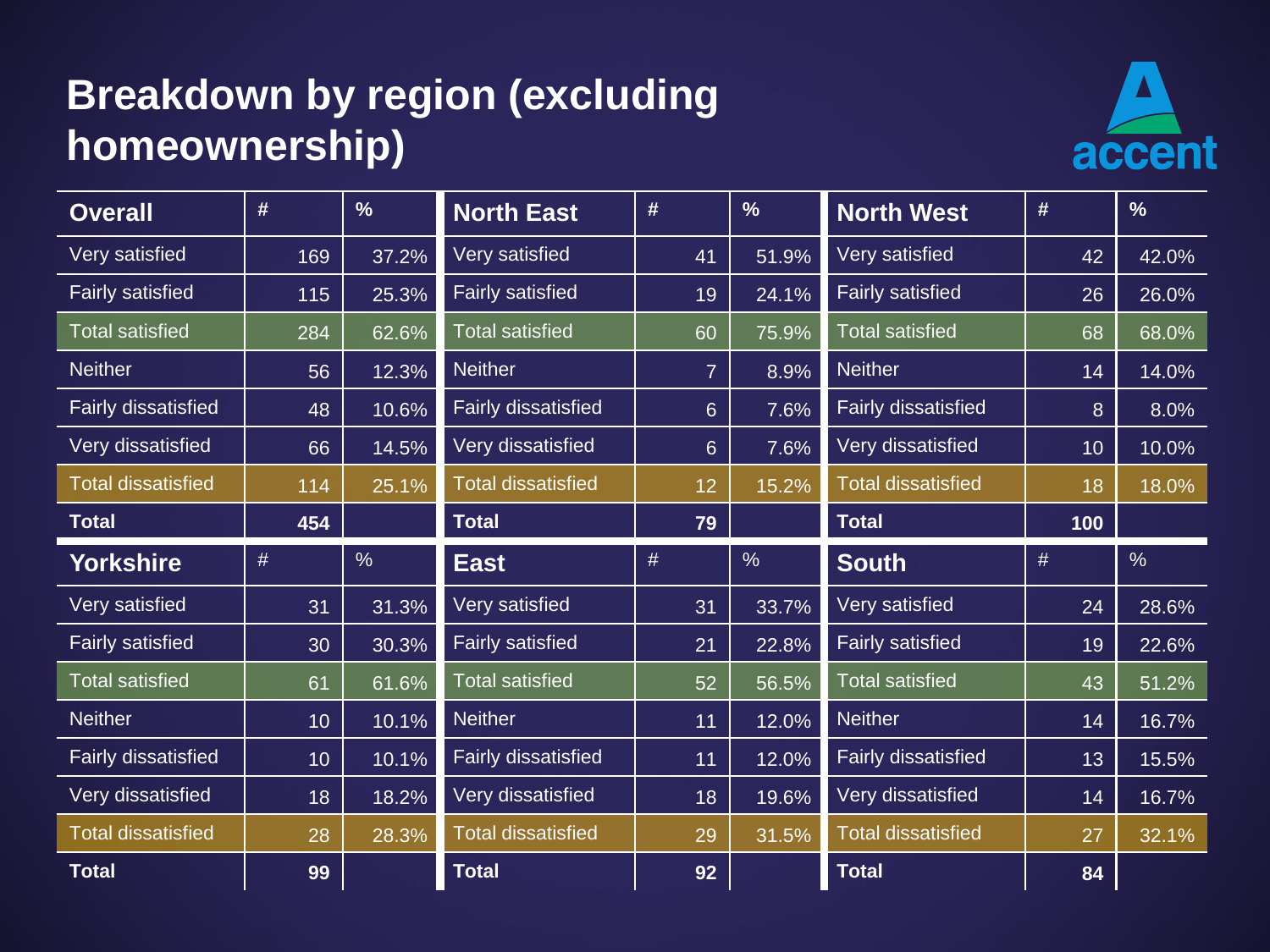### **Breakdown by tenure type**





**Housing for Older People**





**General Needs**

**Homeownership**

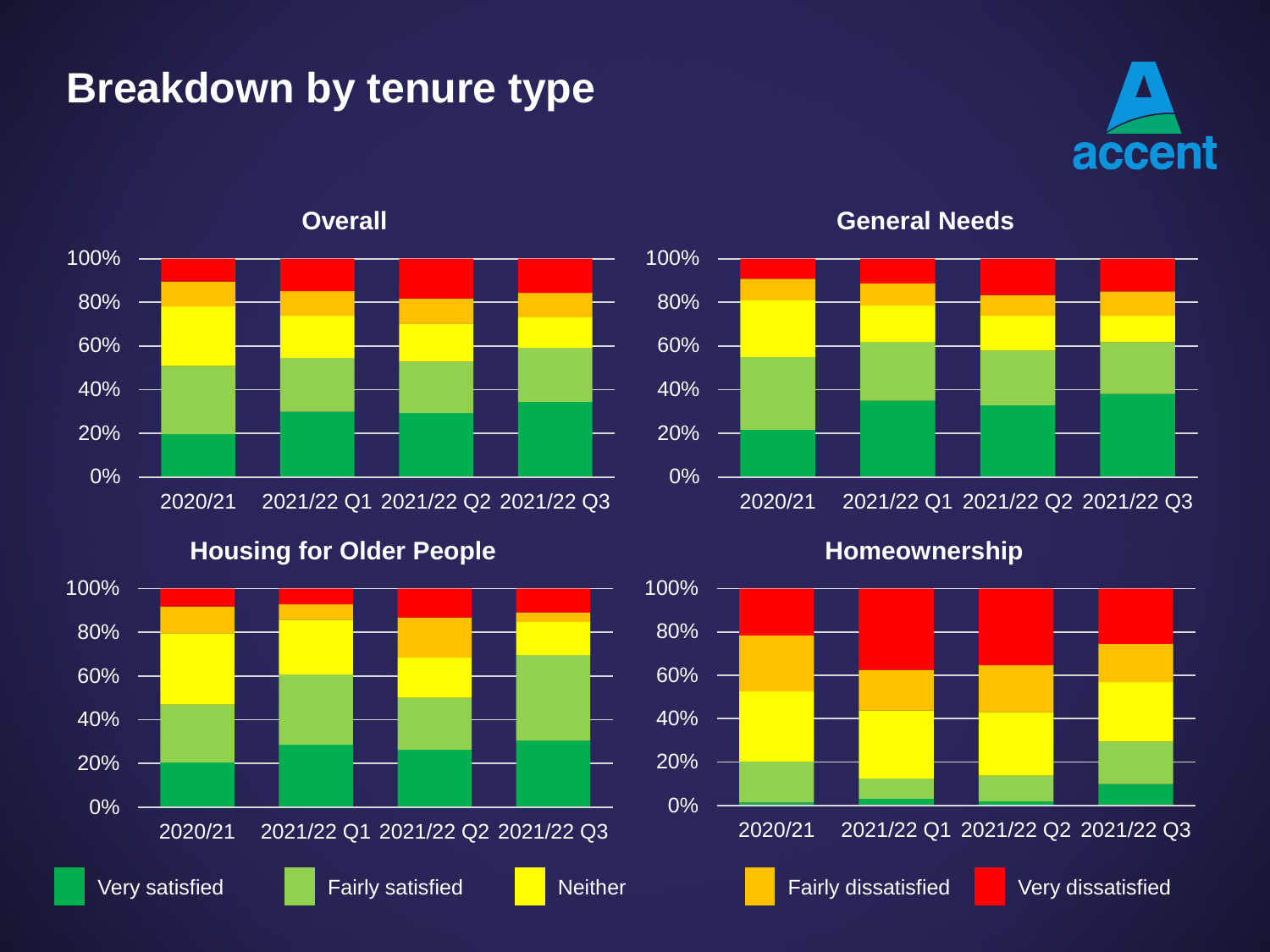### **Breakdown by tenure type**



| <b>Overall</b>                  | #               | $\frac{9}{6}$ | <b>General Needs</b>       | #    | $\frac{9}{6}$ |
|---------------------------------|-----------------|---------------|----------------------------|------|---------------|
| Very satisfied                  | 174             | 34.5%         | Very satisfied             | 155  | 38.0%         |
| <b>Fairly satisfied</b>         | 125             | 24.8%         | <b>Fairly satisfied</b>    | 97   | 23.8%         |
| <b>Total satisfied</b>          | 299             | 59.2%         | <b>Total satisfied</b>     | 252  | 61.8%         |
| <b>Neither</b>                  | 70              | 13.9%         | <b>Neither</b>             | 49   | 12.0%         |
| Fairly dissatisfied             | 57              | 11.3%         | Fairly dissatisfied        | 46   | 11.3%         |
| Very dissatisfied               | 79              | 15.6%         | Very dissatisfied          | 61   | 15.0%         |
| <b>Total dissatisfied</b>       | 136             | 26.9%         | <b>Total dissatisfied</b>  | 107  | 26.2%         |
| <b>Total</b>                    | 505             |               | <b>Total</b>               | 408  |               |
|                                 |                 |               |                            |      |               |
| <b>Housing for Older People</b> | $\#$            | $\frac{0}{0}$ | Homeownership              | $\#$ | $\frac{0}{6}$ |
| Very satisfied                  | 14              | 30.4%         | Very satisfied             | 5    | 9.8%          |
| <b>Fairly satisfied</b>         | 18              | 39.1%         | <b>Fairly satisfied</b>    | 10   | 19.6%         |
| <b>Total satisfied</b>          | 32              | 69.6%         | <b>Total satisfied</b>     | 15   | 29.4%         |
| <b>Neither</b>                  | $\overline{7}$  | 15.2%         | <b>Neither</b>             | 14   | 27.5%         |
| <b>Fairly dissatisfied</b>      | 2               | 4.3%          | <b>Fairly dissatisfied</b> | 9    | 17.6%         |
| Very dissatisfied               | $5\overline{)}$ | 10.9%         | Very dissatisfied          | 13   | 25.5%         |
| <b>Total dissatisfied</b>       | $\overline{7}$  | 15.2%         | <b>Total dissatisfied</b>  | 22   | 43.1%         |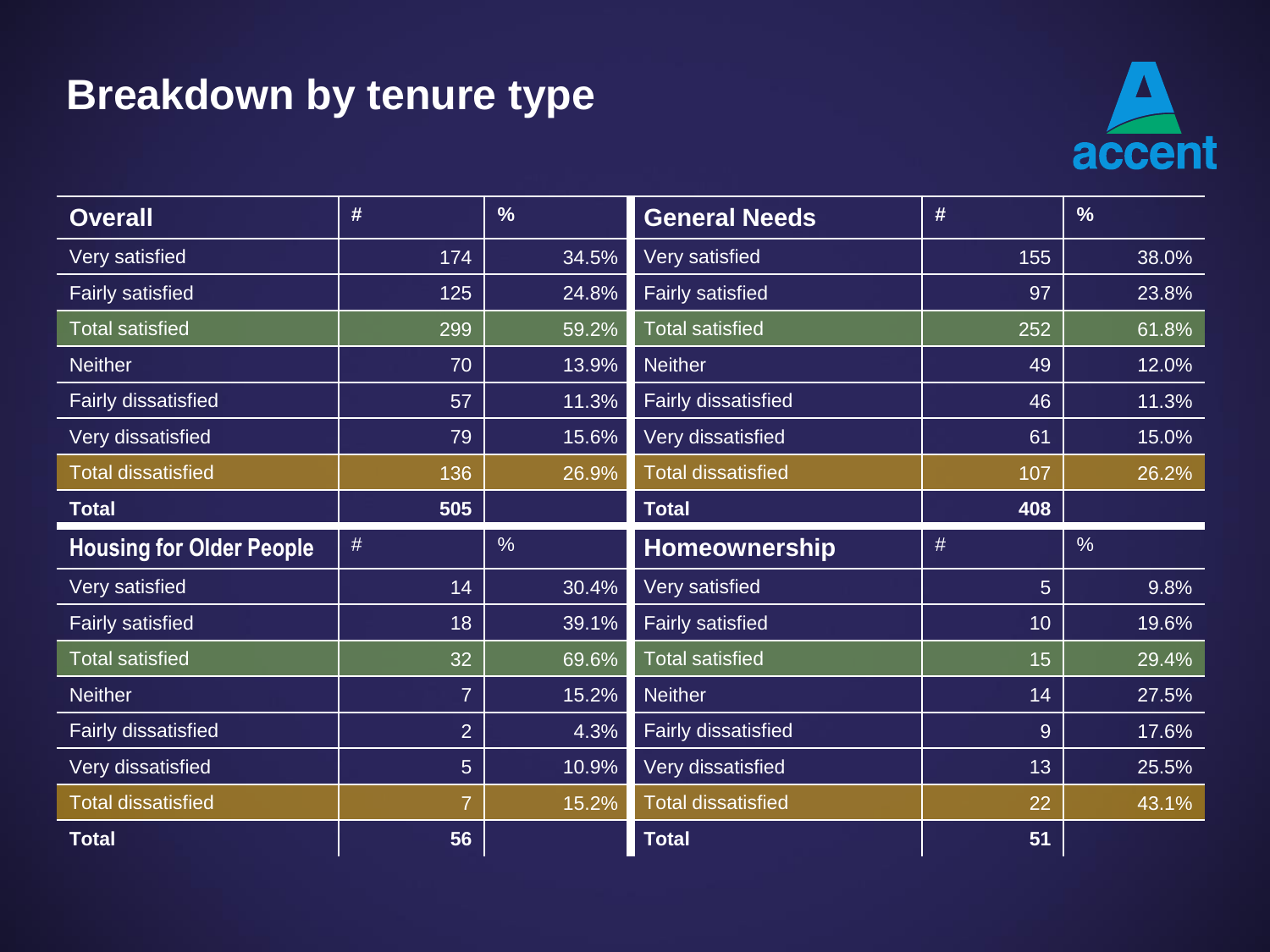

Because I have a leaking roof that hasn't been fixed and has been leaking for four years. **Miss A, Peterborough**

Anti-social behaviour not being sorted. I've told you I'm living in fear. **Miss G, Nottingham**

Because I'm constantly asking for same things, but you can harass me for pennies. **Miss B, Peterborough**

I reported my electrics as I can't use my new cooker and have to rely on a microwave to eat warm food. **Ms R, Crook**

I'm continually let down by the repairs department. I've complained many, many times… **Mr B, Nottingham**

I've been without hot water since either March or April. It's now December and still nothing has been done, even though I keep chasing. **Mr H, Woking**

Complained re safety of front door March last year still not fixed. **Ms C, Lightwater**

Quite a few properties on the estate need work doing to them. Just because it is shared-ownership nothing gets done. **Mr L, Middlesbrough**

No communication between repair companies who don't have a clue how to do repair jobs they're paid for. **Miss C, Peterborough**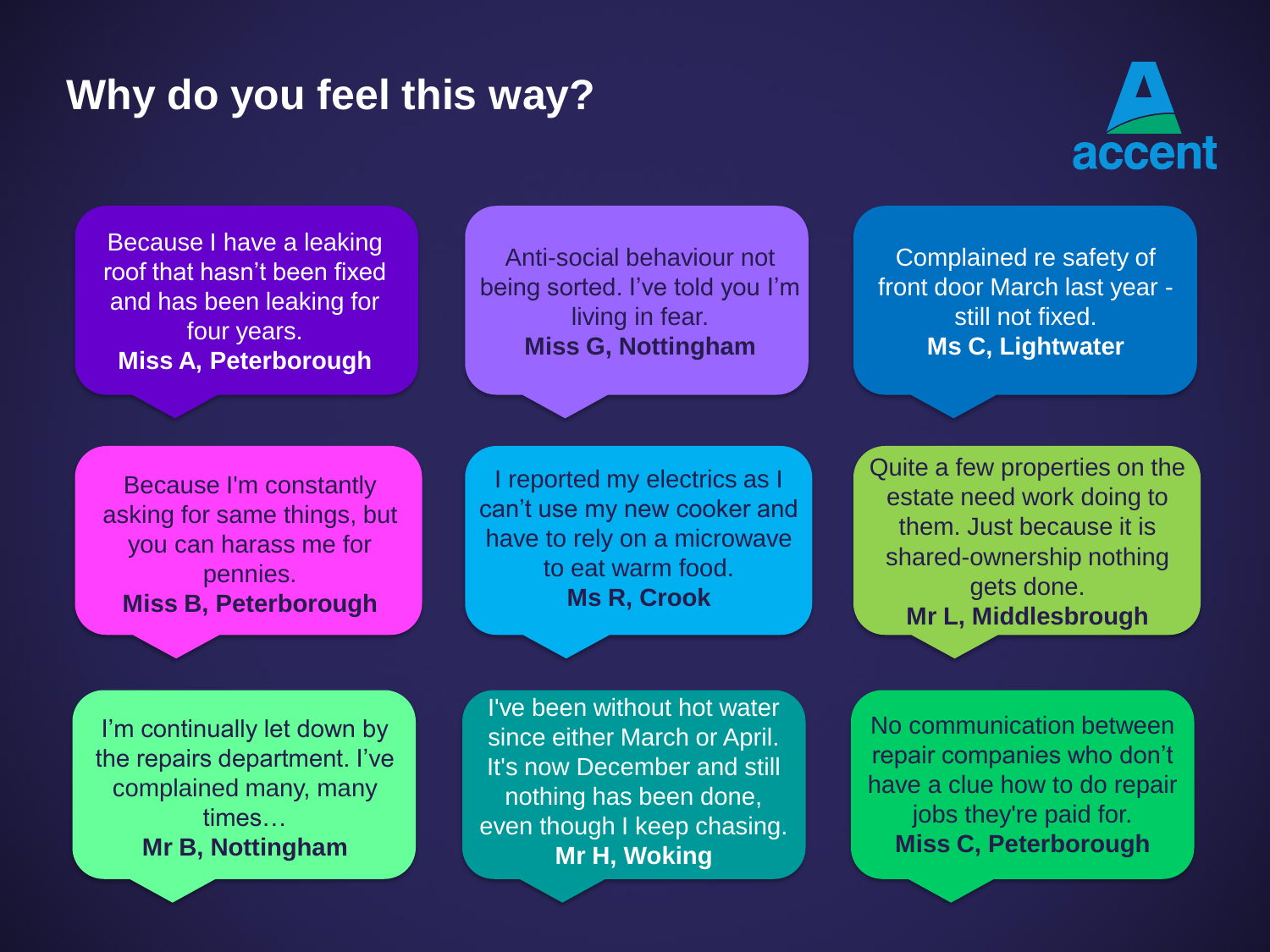

Repairs have taken over a year. If they had been done straight away, my kitchen wouldn't have been ruined. **Miss E, Camberley**

Stop tendering for cheapest and get repairs done by a really good contractor. **Mrs W, Ashton-under-Lyne**

The contempt shown to residents by Accent staff and high level of gross incompetence exhibited by their appointed contractors. **Mr H, Peterborough**

They never reply to my complaints and I've been waiting over a year for a repair. **Miss M, Camberley**

Unhelpful customer services. Repairs that are reported and never fixed. Anti-social behaviour. The list goes on. **Miss B, Burgess Hill**

You don't communicate in appropriate way for elderly residents. **Mrs H, Bradford**

Engineers are either not able to resolve issues… or they come outside of agreed hours and waste our time and your money. **Mrs K, Bagshot**

How can anyone help when there's no one to speak to? **Mrs E, Peterborough**

I'm now selling my property… and I can't wait to not have dealings with Accent when the house is sold! **Ms W, Addlestone**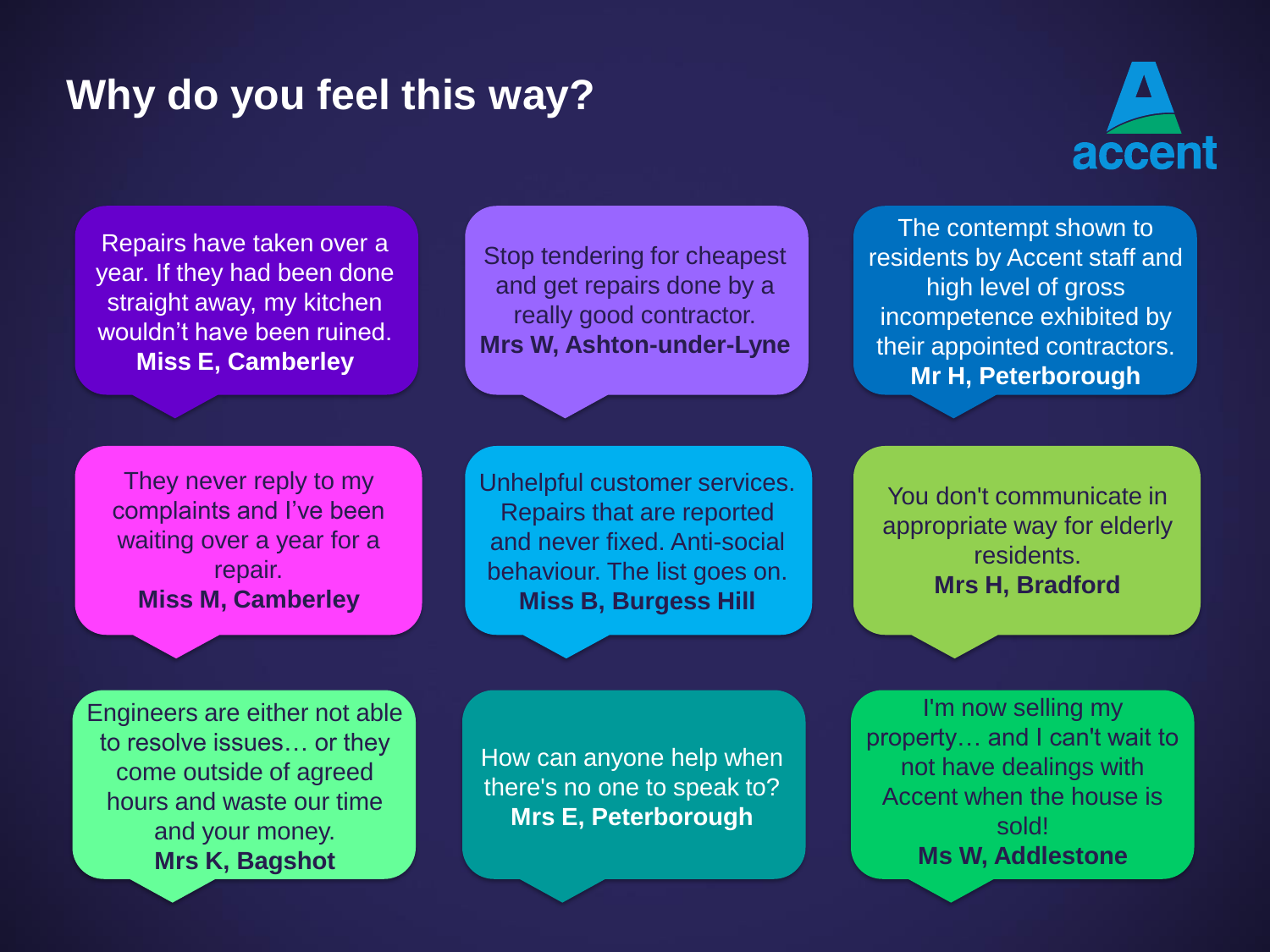

Accent have never let me down when it comes to repairs. **Mrs J, Yarm**

Accent staff always respond quickly and deal with issues promptly. **Mr D, Nelson**

Always find Accent very helpful and friendly towards me as a tenant. **Ms H, Camberley**

Any queries I have had, repair requests, changing bank details - have all been handled in a professional, efficient and friendly manner. **Miss W, Kettering**

Appointments made and kept. **Mrs B, Nelson**

Because when I need help they are always there. **Miss C, Oakham**

Going beyond their expected duties... is very much appreciated. **Mr S, Leyland**

I feel Accent have had a really strong year tackling issues to both myself and my neighbours. **Mr O, Colne**

I felt respected. **Mr P, Barrow-in-Furness**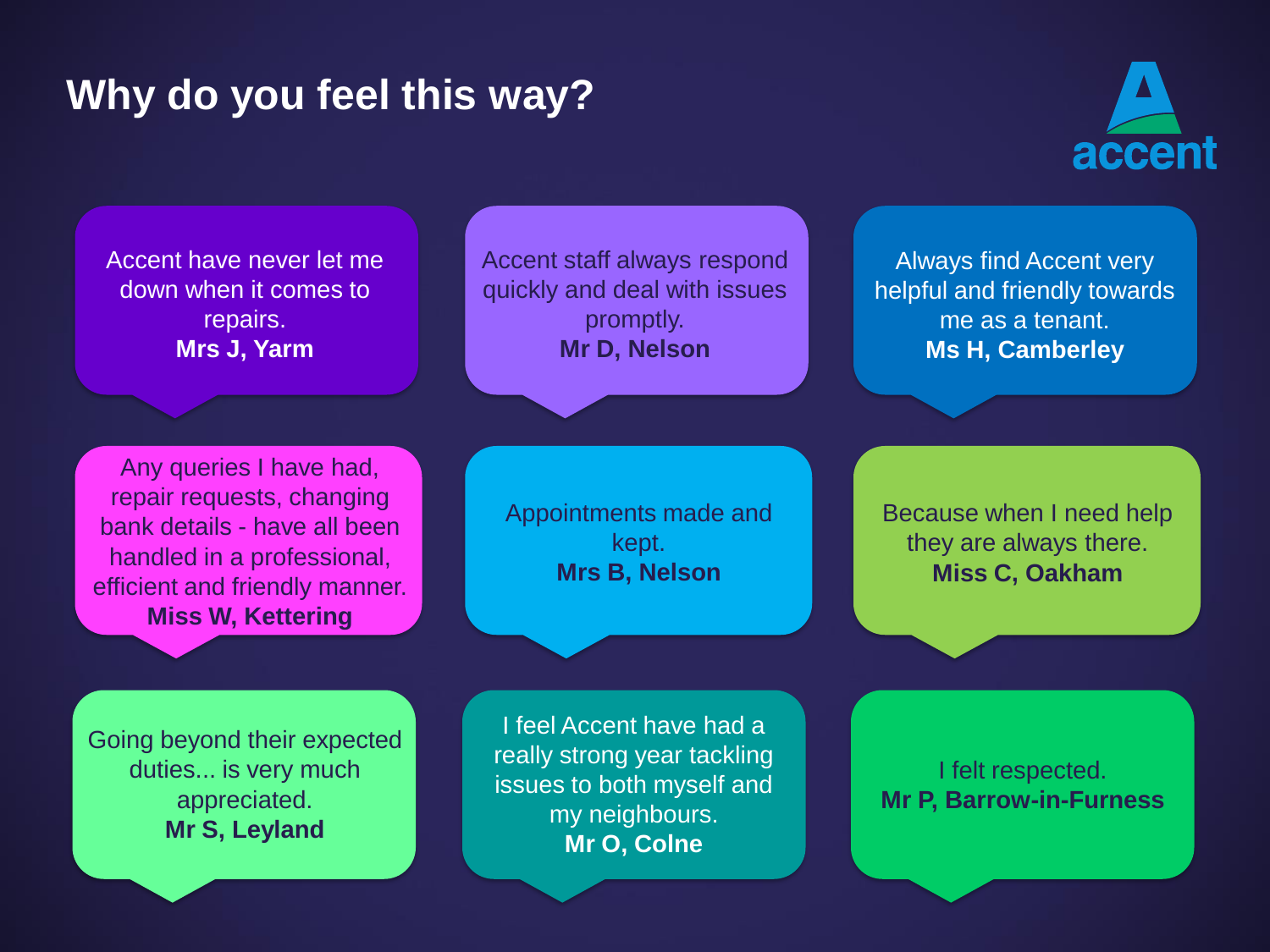

I had some trouble makers threatening my family. The Accent team acted appropriately when I called. **Miss G, Peterborough**

Most understanding during the pandemic. Nice people to talk to. Keep up the good work. **Mrs S, Horley**

They always do the best for their clients. Homes well looked after. **Miss C, Burnley**

I never hear of anyone near me being anything other than satisfied. **Mrs L, Nottingham**

My Housing Officer listens to what you are saying and goes above and beyond to help wherever she can. **Ms E, Colne**

Because we had an incident with someone and it was dealt with straight away by our Housing Officer. **Mr M, Durham**

Got all repairs booked and sorted. **Ms P, Milton Keynes**

I have not been a tenant long but so far so good with most dealings I have had. **Miss B, Addlestone**

You're better than before, but still not perfect.. **Mr C, Camberley**